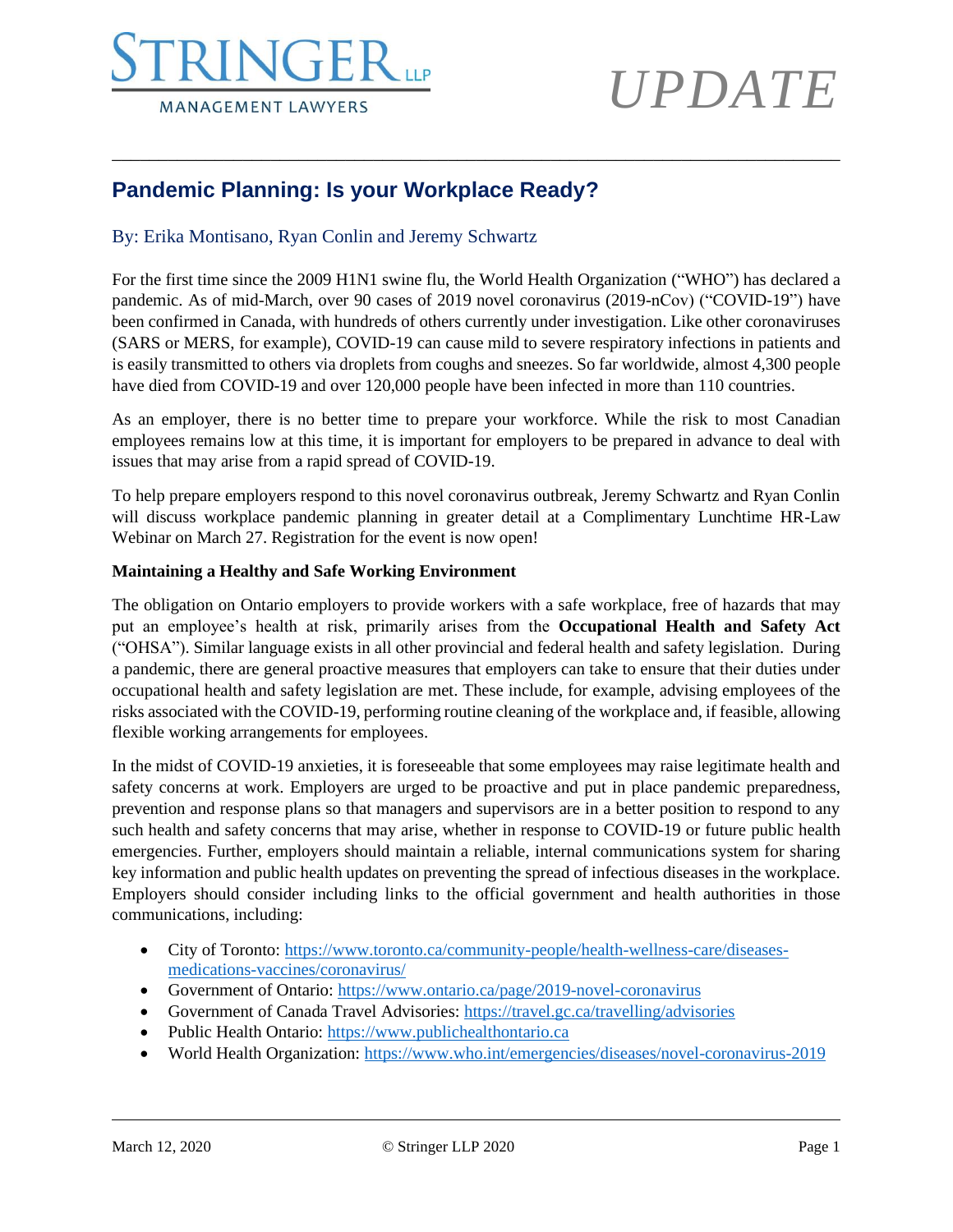# **MANAGEMENT LAWYERS**

# *UPDATE*

Under the general duty clause of the OHSA (section  $25(2)(h)$ ), employers must take every precaution reasonable in the circumstances for the protection of a worker. Again, similar language is found in all Canadian jurisdictions. While most Canadians are not at significant risk of infection, employers can remind employees of the standard sanitary precautions to follow while at work and at home for minimizing the spread of germs. Employers should send symptomatic employees home immediately and request that they remain off work or work remotely, for at least 14 days. The same should apply for asymptomatic employees who have recently travelled to high risk areas or who have come into close contact with individuals exposed to COVID-19.

Further, an employee with a genuine, objective belief that the condition of the workplace – such as the spread of an infectious disease – is likely to endanger him or herself is entitled to refuse unsafe work. For example, genuine concerns of unsafe work may arise in circumstances where an employee's job requires them to come into close contact with travelers. Limited exceptions to the work refusal provisions exist, however, for those working in occupations where danger is a normal part of their job or if refusing work would put someone else in danger, such as nurses and police officers.

In Ontario, to lawfully refuse work, the employee must first report the unsafe work to their supervisor (subject to emergencies which make this unsafe). A series of investigations is triggered, starting with the employer's duty to investigate. Following the employer's investigation, if the employee has reasonable grounds to believe that the danger still exists, he or she can continue to refuse the work. At this point, the employer will notify the Ministry of Labour, which will then conduct their own investigation of the hazards.

If the work is, in fact, deemed unsafe by the Ministry of Labour, the inspector will make the appropriate orders (the failure to comply with such can result in significant fines for employers). Of course, employers that believe the inspector's orders are based on erroneous conclusions or are otherwise invalid, may appeal the orders before the Ontario Labour Relations Board within 30 days, and may even seek to suspend the orders pending appeal.

Employers may also want to consider delaying or seeking reasonable alternatives to any work-related travel, especially to high risk areas. Where this is not feasible, employers should provide travelling employees with the relevant safety information and the appropriate contact information in the case of an emergency. An employee may refuse to embark on work-related travel if he or she has a genuine belief that the travel is likely to endanger them, which would initiate the work-refusal process described above.

Now that the WHO has declared a pandemic, employers should check with benefits and travel insurance providers before permitting employee travel, to ensure travel-related coverage is unaffected.

### **Available Time Off Due to Illness**

It is an implied condition of every employment contract that an employee attending work must be fit for duty. Should the situation arise where an employee exhibiting signs of the illness attends work, employers can (and should) request that the employee remain off work for at least 14 days, or until they have sought medical attention and are cleared to return to work.

When sending symptomatic or potentially COVID-19 exposed employees home to self-quarantine, there is generally no obligation to pay them unless specified by contract (which may include employment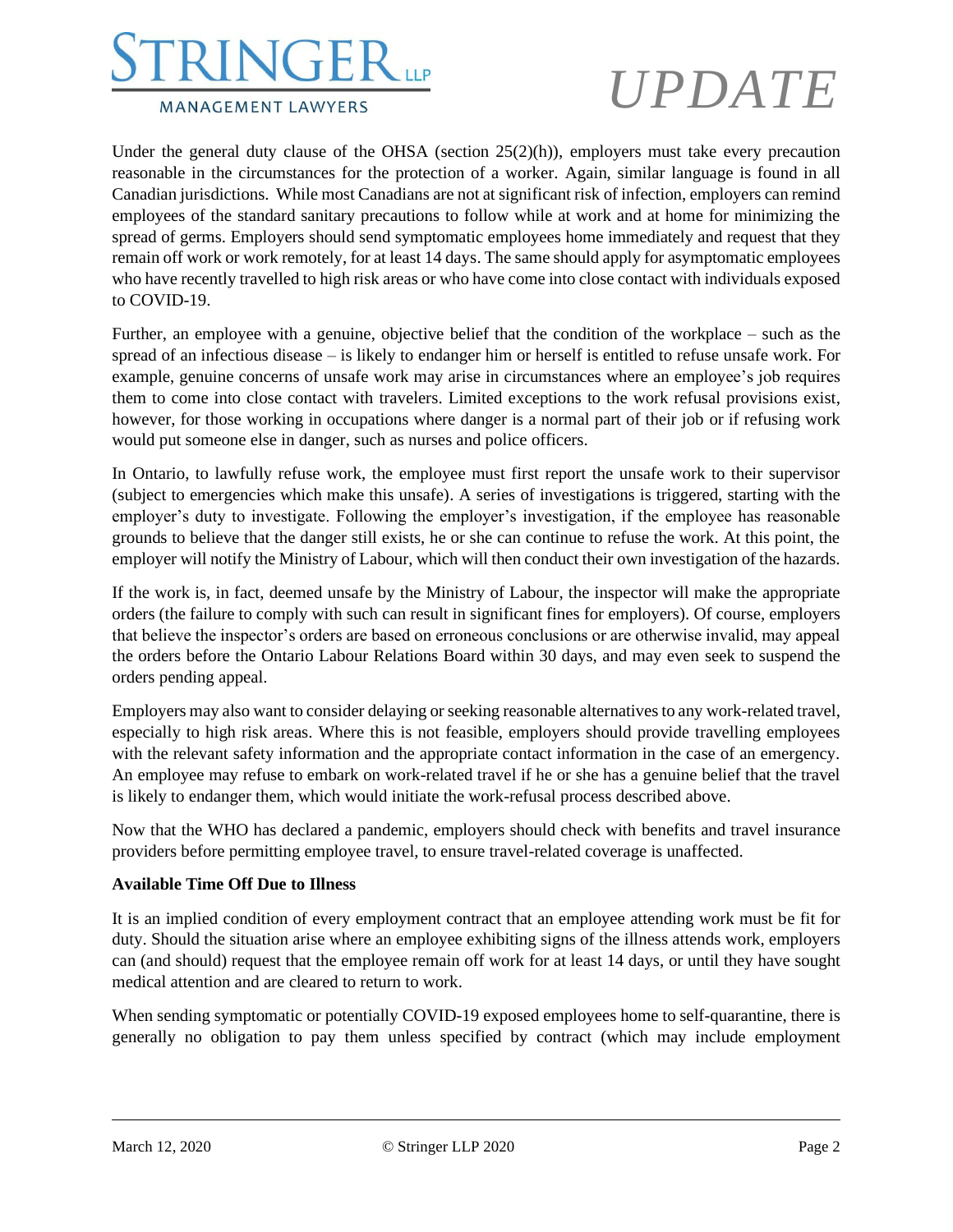### NGEI **MANAGEMENT LAWYERS**

# *UPDATE*

agreements, policies, collective agreements and benefit plans, for example); though, obligations to provide a handful of paid sick days do exist in some jurisdictions, such as Québec.

To encourage employees to voluntarily report symptoms and other risks that may trigger such selfquarantine measures, employers should be flexible when administering leaves of absences and should consider whether to continue to pay employees on imposed or self-imposed leave.

Provided an employer has directed an employee to remain off work, unpaid, for 14-days, for bona fide reasons in good faith, and without unlawful discrimination (and in accordance with any statutory and contractual restrictions and obligations), such reasonable precautions should not trigger a constructive dismissal.

Employees who contract COVID-19 or have similar symptoms can take advantage of a number of available statutory leaves of absence, the most common being sick leave.

In Ontario, under the Ontario **Employment Standards Act, 2000**, sick leave allows employees to take up to three unpaid days due to a personal illness, injury or medical emergency. While employers are entitled to request evidence reasonable in the circumstances that an employee is entitled to the leave, it may be appropriate for employers to forego requesting medical evidence during the COVID-19 outbreak in order to avoid placing more stress on employees who will have to attend a doctor's office or a hospital, where they may be at risk of further illness and will place unnecessary strain on healthcare providers during this busy time. Family responsibility leave, which entitles employees to three unpaid days of leave, is also available to employees needing to care for certain prescribed ill family members.

Longer-term leaves of absence are also available to employees needing to take time off work to care for an ill family member. These include family caregiver leave, family medical leave and critical illness leave. Family caregiver leave entitles employees to take an unpaid, job protected leave of absence for up to eight weeks to provide care or support to family members with a serious medical condition. Family medical leave is similar, entitling employees to take an unpaid, job protected leave of absence for up to 28 weeks to provide care to those ill family members with a significant risk of death occurring within a period of 26 weeks. Critical illness leave is available in circumstances where a family member's baseline state of health has significantly changed and whose life is at risk as a result of an illness or injury. An unpaid leave of absence for up to 17 weeks for a critically ill adult and up to 37 weeks for a critically ill minor child is available under this leave.

In special circumstances, declared emergency leave is available to employees who will not be working because of an emergency. Under this leave, the provincial government must declare an emergency under the **Emergency Management and Civil Protection Act**, and in addition, the workers seeking the leave must either be subject to an order under the Act, be subject to an order under the **Health Protection and Promotion Act**, or be needed to provide care or assistance to a family member. The government may make various emergency orders under these Acts, including orders regulating or prohibiting travel, establishing facilities for the care, welfare, safety and shelter of individuals, and closing establishments as necessary to respond to or alleviate the effects of an emergency.

Note that, where an emergency order is in place that precludes employees from attending the workplace, the employer is likely under no obligation to pay them. Employers should consult with their benefits and insurance providers, to determine what coverage, if any, may apply in such circumstances.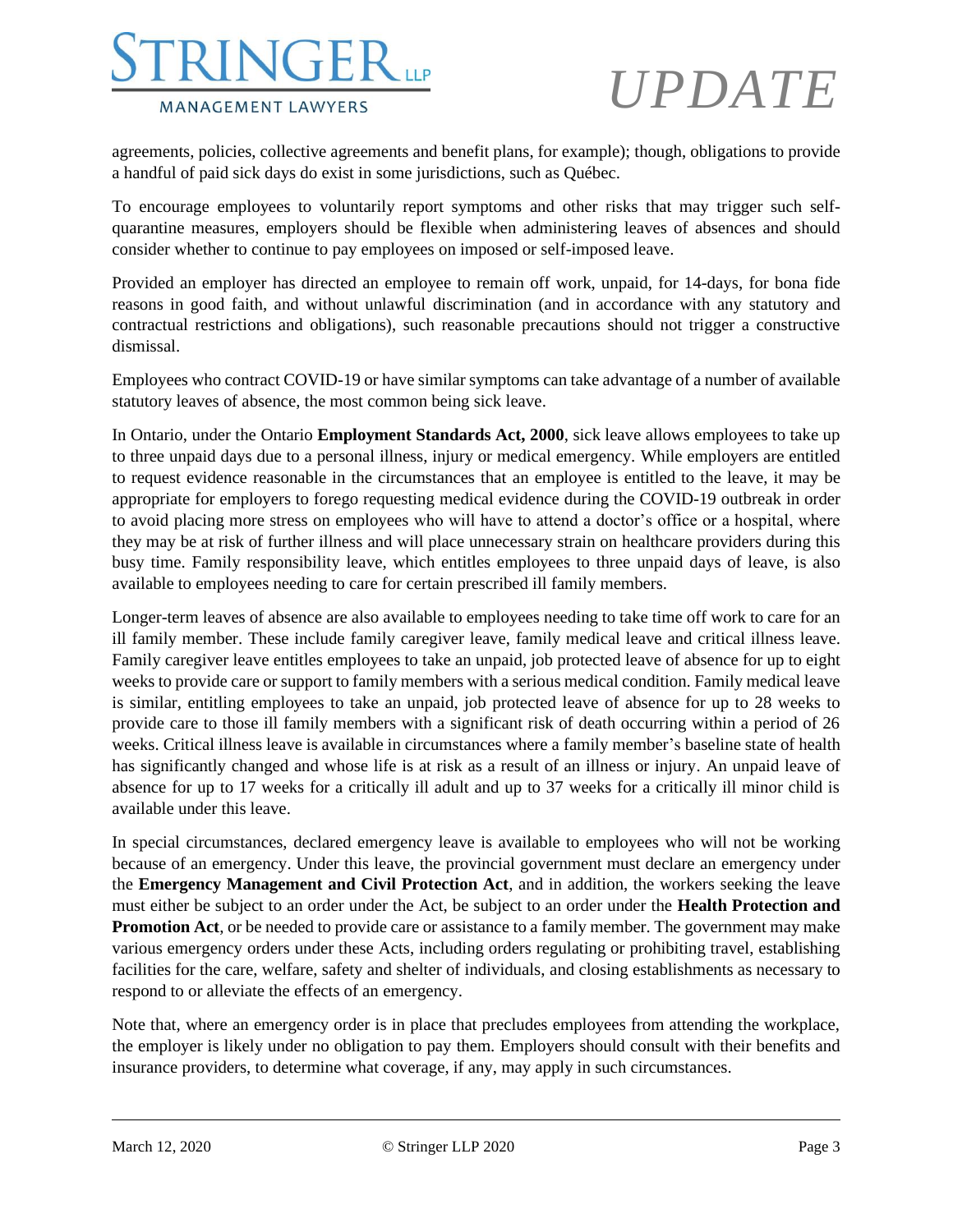

# *UPDATE*

#### **Workplace Safety and Insurance Board**

In Ontario, the **Workplace Safety and Insurance Act, 1997** provides benefits to workers who suffer an occupational disease in and of the course of employment. Other Canadian jurisdictions have their own, similar legislative schemes.

Ontario's Workplace Safety and Insurance Board (WSIB) awarded benefits to workers who contracted SARS in the workplace. Similarly, workers who contract COVID-19 as a result of a workplace exposure will most likely be entitled to benefits. It should also be noted that workers who contract the virus while travelling on business will, generally, also be entitled to benefits.

### **Human Rights Issues**

COVID-19 is unlikely be considered a disability under the Ontario **Human Rights Code** (the "Code"). As a result, although any adverse treatment of sick employees compared to other employees may receive scrutiny under the Code, except for employees who present with the more serious, life-threatening symptoms, in the vast majority of cases present jurisprudence would not support a conclusion that the Code applies.

Depending on the applicable terms and conditions of employment, some employers may compel an employee to submit to a medical examination when there are bona fide concerns about fitness for duty or hazards in the workplace. However, all employers, subject to any contractual protocols or restrictions, may require proof reasonable in the circumstances of fitness to return to work in appropriate circumstances.

In some cases, requiring employees to refrain from attending work due to a possible COVID-19 infection, while necessary to maintain a healthy and safe workplace for others, can raise other human rights concerns. For example, employers may find themselves subject to pressure from their staff to implement policies or actions that disproportionally affect certain employees on the basis of race, citizenship, or ethnic origin. Instead, employers should assess an employee's circumstances on a case by case basis. Unless there is objective evidence that a particular employee presents a risk to health and safety by displaying symptoms of illness, or is asymptomatic but has been in close contact with an individual diagnosed with COVID-19 or recently returned from a hot spot, they should not be forced to take a leave or work from home.

It would not be unreasonable, however, to require an employee who exhibits symptoms or has recently travelled to a high-risk area (or been exposed to someone who has) to self-quarantine for at least 14 days.

#### **Business Continuity**

While a business cannot necessarily control a downturn in the economy as a result of a pandemic, it can prepare to deal with its effects in other ways. The following are some tips to minimize business disruption in during a pandemic:

- develop and maintain a pandemic plan well in advance;
- ensure that all employees are receiving the most up-to-date and reliable information from governmental and official health authorities;
- assess whether working remotely is feasible for employees who have contracted the illness or may have been exposed to the illness, and put in place (or at least identify the) infrastructure to make that possible (with adequate security safeguards);